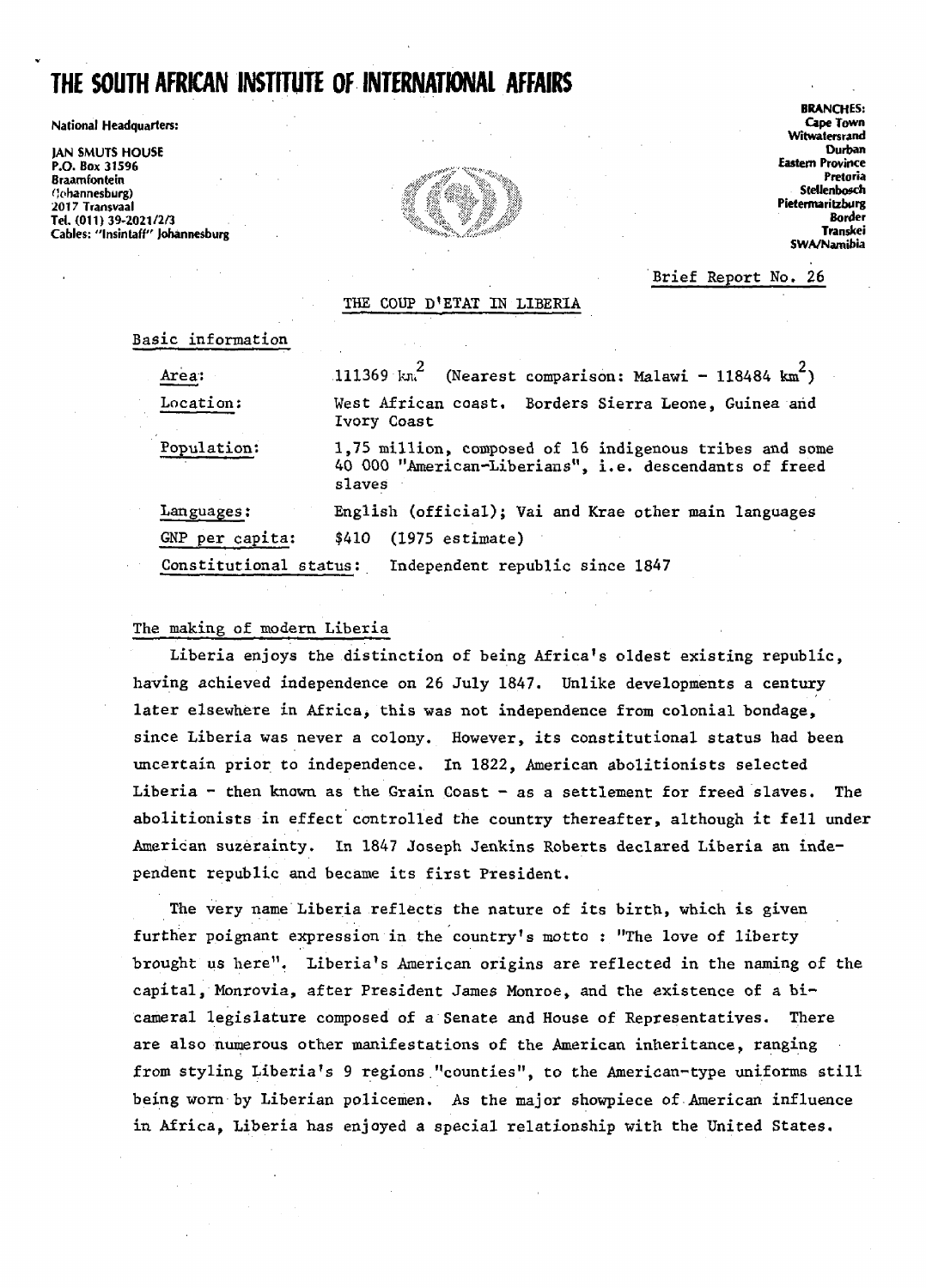### The seeds of revolt

The coup d'etat of 12 April 1980, which deposed President William Tolbert, has upset a remarkable tradition of political stability. Liberia has not experienced a coup since 1871, The country has, for over 100 years, been governed by the True Whig Party (Whig being the acronym for We Hope In God). The coup which ended President Tolbert's nine years in power and resulted in his assassination, was not unexpected. Widespread disaffection with his regime had been simmering for some time and led to open confrontation and violence between the Government and opposition elements last year.

Despite its name, Liberia was far from a model of freedom and democracy. President Tolbert ran a tightly controlled one-party system and it was only last year that the Progressive People's Party succeeded in getting itself registered as a political party. The True Whig Party Government had a strong oligarchical flavour, for it was led by "American-Liberians", and it was furthermore known that President Tolbert, his family and other Government leaders had considerable business interests. Both the political and economic life of Liberia was effectively dominated by the "American-Liberian" elite. Their control of the reins of power was further safeguarded by the existence of a property qualification as one of the conditions for the franchise right.

While the elite lived in relative affluence, the indigenous population was facing severe hardship. The literacy level stands at only 10 percent of the population, and medical services and infrastructural development in the rural areas are at a low level. Poverty, food shortages and large-scale unemployment were the typical symptoms of the economic ills. A drop in the world price of iron ore, one of Liberia's main exports, further aggravated the situation. Under these circumstances, it was only to be expected that the granting of official permission to several thousand foreigners - particularly from Guinea and Ghana to work in Liberia, would cause public resentment. Opponents of the Tolbert regime also seized on the fact that Liberia's economy was dominated by foreign, particularly American, interests. Liberia has the greatest number of large foreign controlled business corporations in Africa - an estimated five out of every seven. This has led to charges of foreign exploitation of Liberia\*s resources.

Opposition against the Tolbert regime was led by the Peoples Progressive Party (PPP), under the leadership of Mr. Gabriel Baccus Matthews, and the Movement for Justice in Africa, under Dr. Togba-Nah Tipoteh. The PPP, the only other

 $-2-$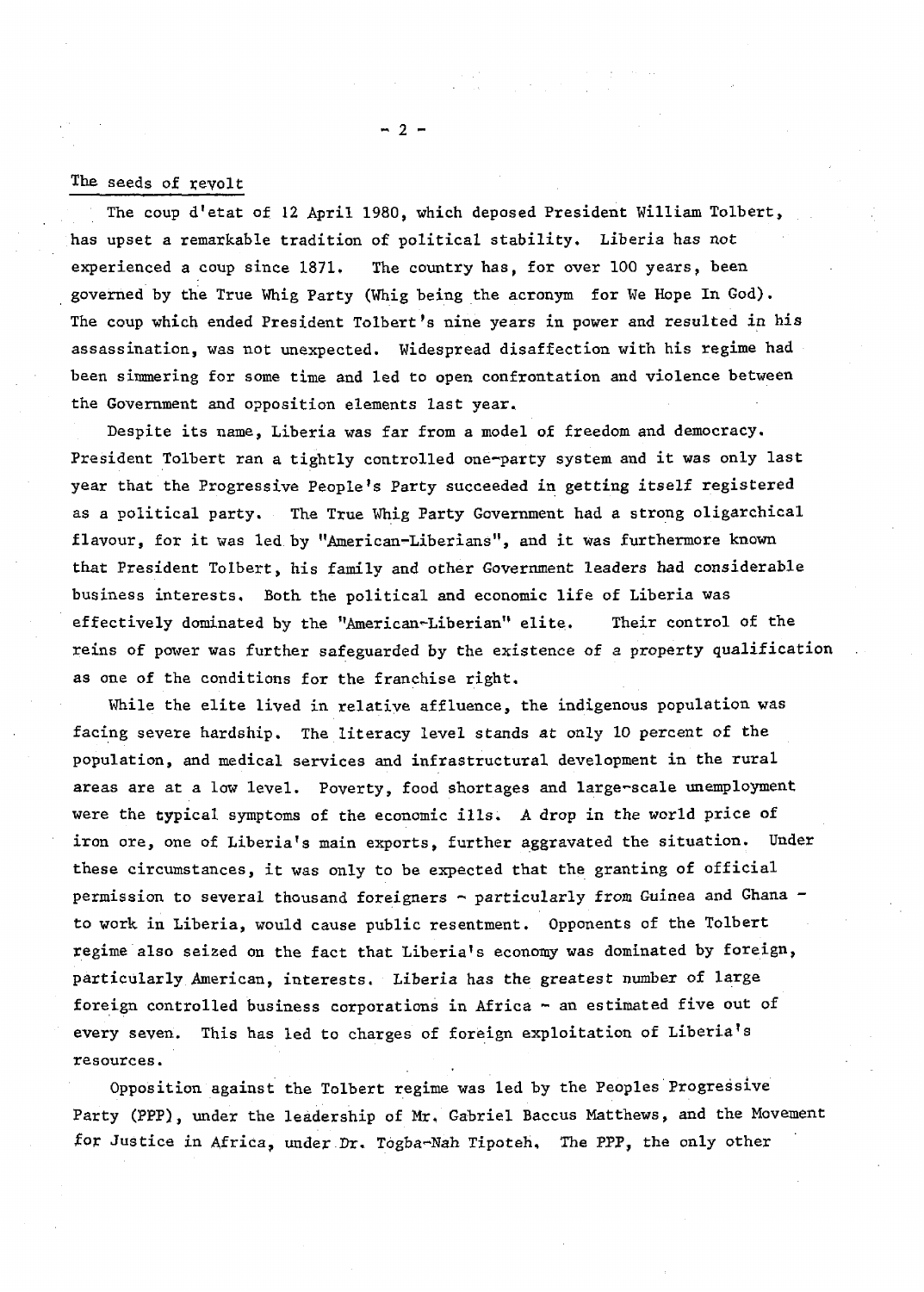registered political party besides the governing True Whig Party, drew its support from peasants, workers, students and elements in the armed forces. The American link was also detectable in the anti-Tolbert movements, for intellectuals returning from the United States were prominent in their leadership.

The simmering popular discontent with the Tolbext regime came to a head on 14 April 1979 when over 100 people were killed in Monrovia in a protest against an increase in the price of rice, the staple food. With the two opposition organisations rallying to the support of the protesters, President Tolbert faced a serious challenge to his leadership. What made matters worse for the President, was that he could not entirely rely on the loyalty of the armed forces. To sustain his regime, he called in 700 troops from Guinea under a mutual defence agreement.

No doubt encouraged by the rising tide of anti-government feeling, the PPP called for a general strike in March this year, if President Tolbert refused to resign immediately and hand over power to a coalition government. The Government responded by arresting Mr. Matthews and over 70 of his followers for treason. This, however, failed to stem the growing tide of opposition and an unsuccessful coup attempt was later reported. Eventually on 12. April, an unknown soldier, Sergeant Samuel Doe, led another coup, which not only deposed President Tolbert but resulted in the killing of the President and other members of his Government.

The new military ruler appointed a mixed military-civilian government, which included Mr. Matthews of the PPP as Minister of Foreign Affairs. The Doe Government lost no time in taking drastic action  $-$  including executions  $-$  of members of the former Tolbert Administration. There are, however, indications that supporters of the previous regime are prepared to resist the new leadership, and Sergeant Doe may yet encounter serious obstacles in trying to consolidate his power.

#### The Ghanaian analogy

Last year saw a number of remarkable political transformations in Africa. In Equatorial Guinea, Uganda and the Central African Republic, brutal dictatorships were overthrown, and in Ghana and Nigeria military governments handed over power to civilian rulers. The case of Ghana seems particularly relevant to Liberia, because in both countries the incumbent government was unseated (Ghana in June 1979) by a military coup led by a junior officer. (There was, of course, a difference in the complexion of the deposed governments: in Ghana, it was a military regime and in Liberia a civilian administration.) The new rulers in both countries immediately resorted to violent purges of the previous administrations, resulting

- 3 -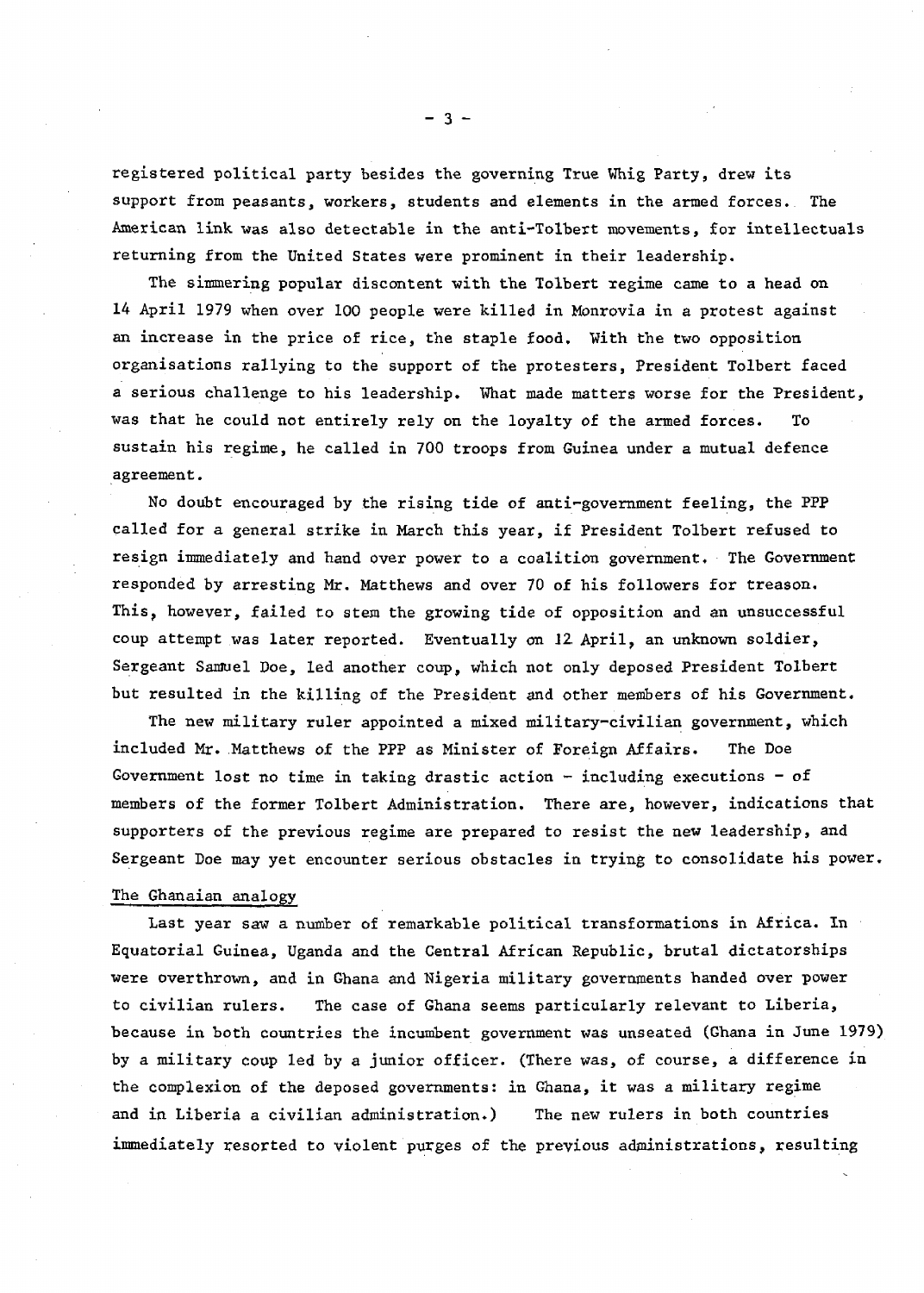in a number of executions of prominent office holders. Inefficiency, corruption and insensitivity to the needs of the people were common among the charges levelled by the new rulers against their predecessors.

In Ghana, the Armed Forces Revolutionary Council, led by Flight Lieutenant Jerry Rawlings, called a general election and handed over power to the elected civilian government of President Hilla Limann in September 1979. The armed forces are, however, acting as a watchdog over the civilian rulers, reserving for themselves the right to intervene once again if the new leadership fails to live up to expectations. Although it is still very early to judge, it is possible that the military rulers of Liberia might emulate the Ghanaian example and return Liberia to civilian rule following a general election, in which voters would have a free choice between various competing parties. What could expedite the process is the fact that the Liberian armed forces, unlike many others in Africa, do not have a political tradition and have left politics to the civilians.

While little is known of the politics of Sergeant Doe and his fellow officers, the PPP, whose leader is now Foreign Minister, has previously stated some of its policies. According to Mr, Matthews, the leader, the PPP is a revolutionary movement, but not Marxist. The Party "has espoused the principles of African Socialism", he explained, "This means mainly the reactivation of principles and values of African society; primarily co-operation and not competition and conflict, as well as limited stratification of the society. We believe African Socialism comes closest to the traditional values of the people ... African Socialism, by being African, cannot therefore be an alien ideology,

# Some external implications of the coup

The overthrow and assassination of President Tolbert came as a severe setback for the OAU since the President was the present chairman of the OAU, and Monrovia in July last year hosted the Organisation's summit meeting. President Tolbert had established a reputation as a leading OAU statesman, playing a prominent role in mediating between member countries in conflict, particularly between Ethiopia and Somalia, and between Guinean President Sekou Toure and his neighbours in the Ivory Coast and Senegal.

For the United States, the Liberian coup must also have been a disappointment. The violent overthrow of President Tolbert's civilian government and the imposition of military rule hardly makes Liberia a model of American ideals in Africa, The United States has, however, lost no time in making friendly overtures to the new rulers in Monrovia, no doubt in the hope of safeguarding American interests and encouraging a return to civilian rule.